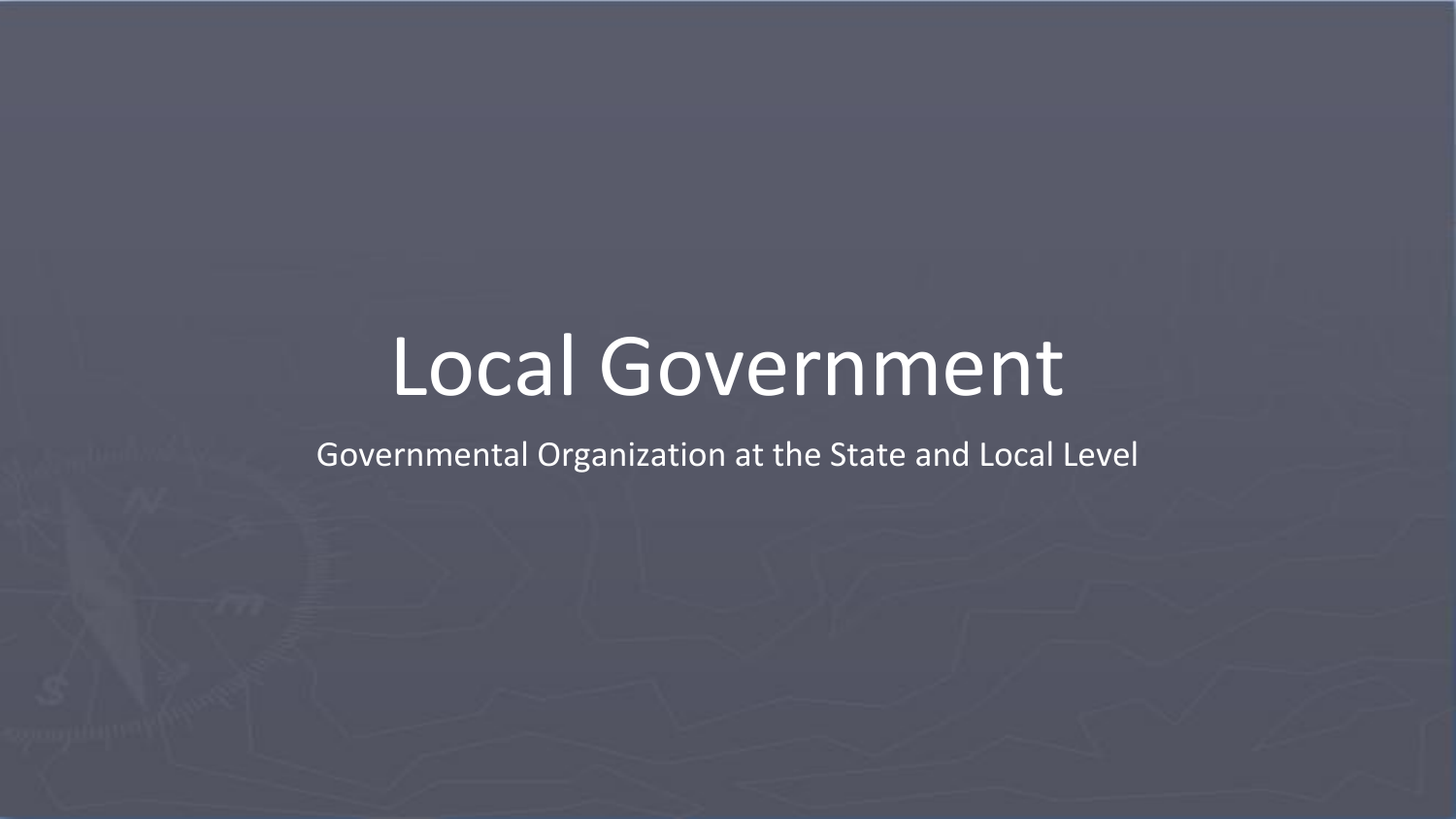#### Federalism

#### •Division of power between National, State, and Local Governments

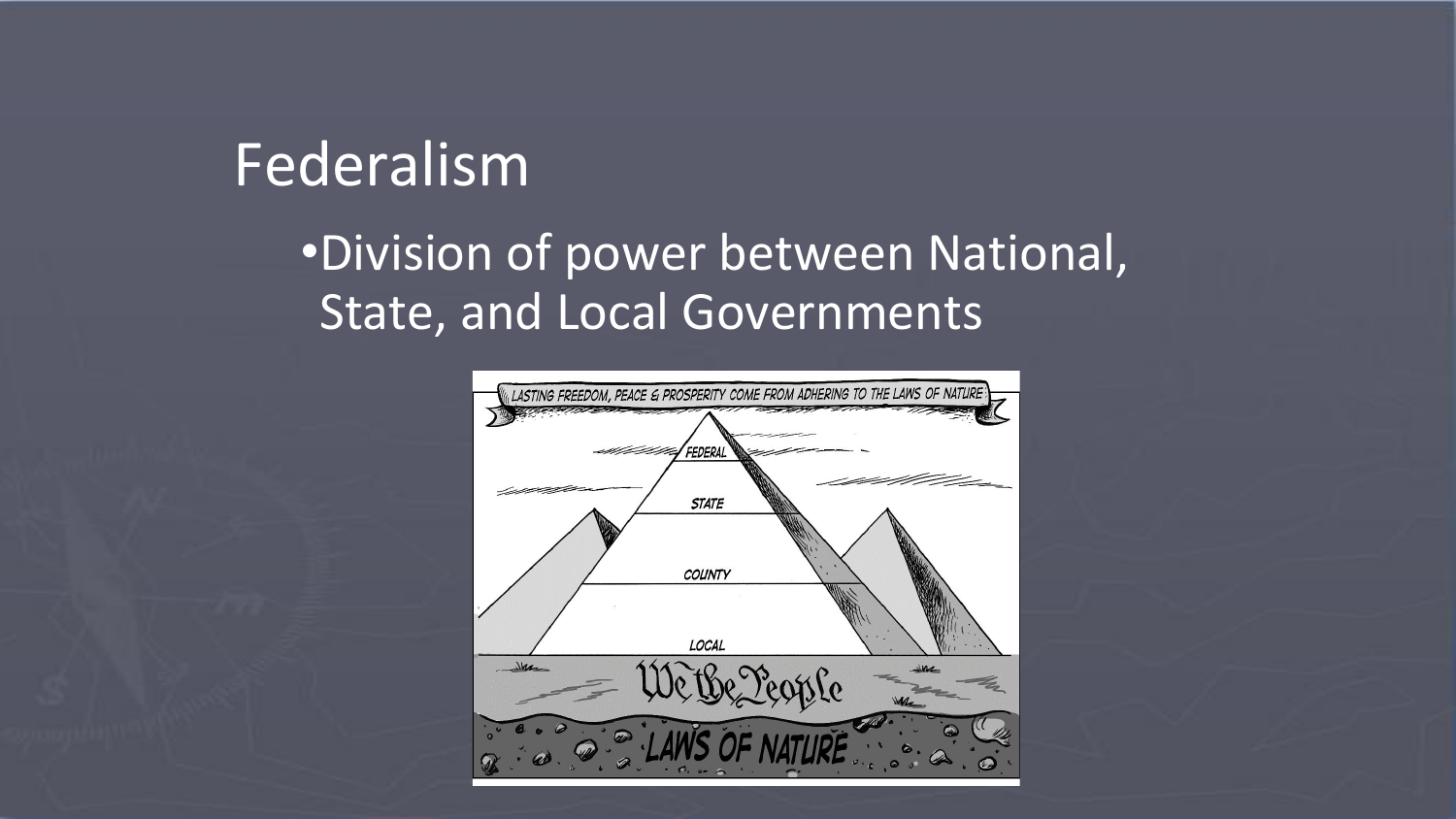## Federal Supremacy

- *• McCulloch v*. *Maryland* • Federal Government is supreme
- •No State's constitution or laws can conflict with any form of federal law
	- "Full Faith & Credit"
	- "Privileges & Immunities"
- States can change the US Constitution
	- 3⁄4 states approve
	- 2/3 state legislatures propose, 3/4 approve



"In two words, yes and no."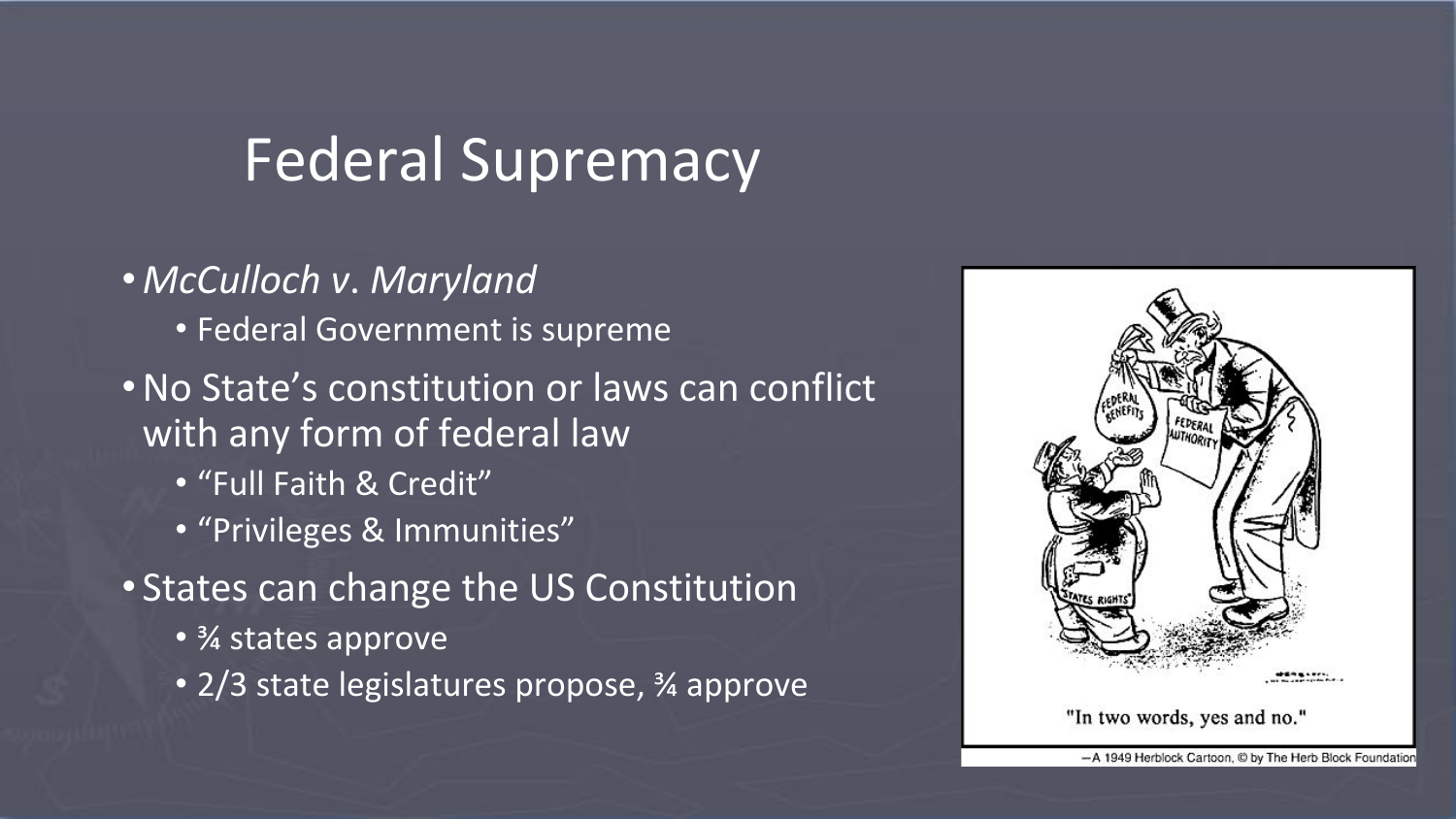#### State Constitutions

•States' Supreme Law •Cannot conflict with US Constitution or Federal Law •Similarities •Limited Government •Separation of Powers •Checks and Balances

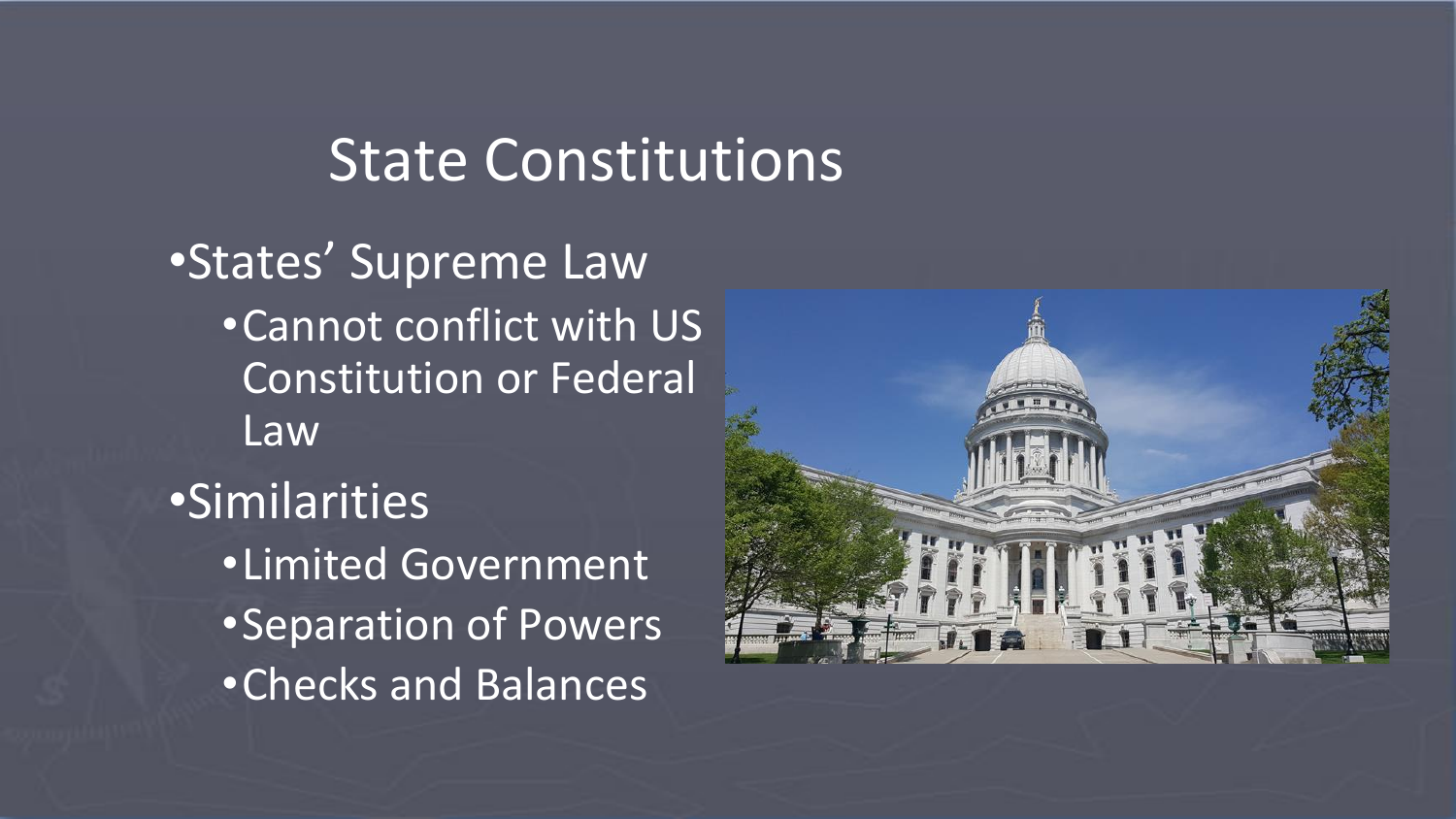### State Legislatures

•49/50 are bicameral •Nebraska is unicameral •Pretty much the same as Congress •Exceptions • Easier for 3<sup>rd</sup> Party Candidates •Direct Democracy •Initiative and Referendum

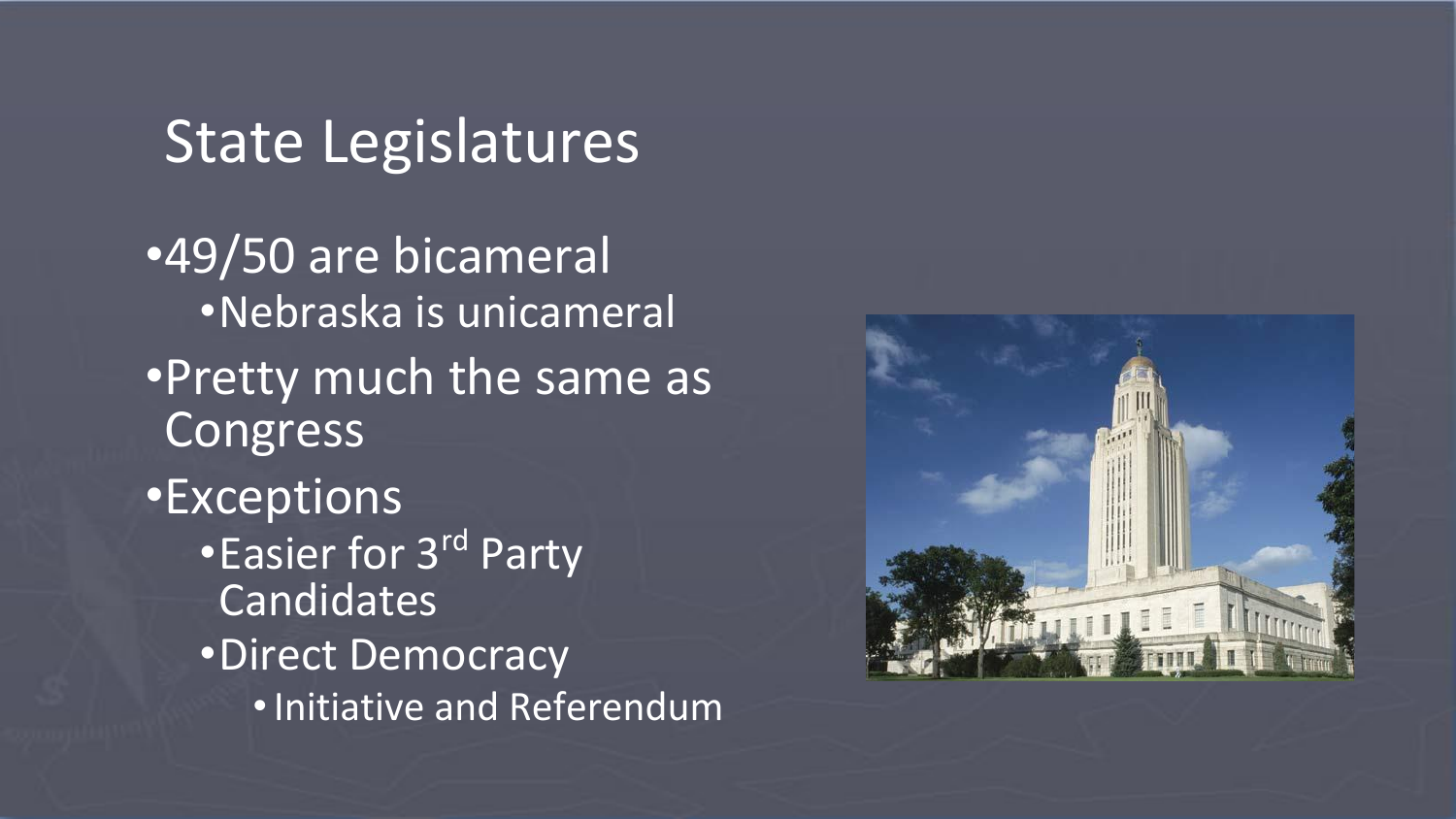## Nebraska State Legislature

#### • Smallest Legislative branch in the country • Only 49 Senators

• Each Senator represents about 35,000 people

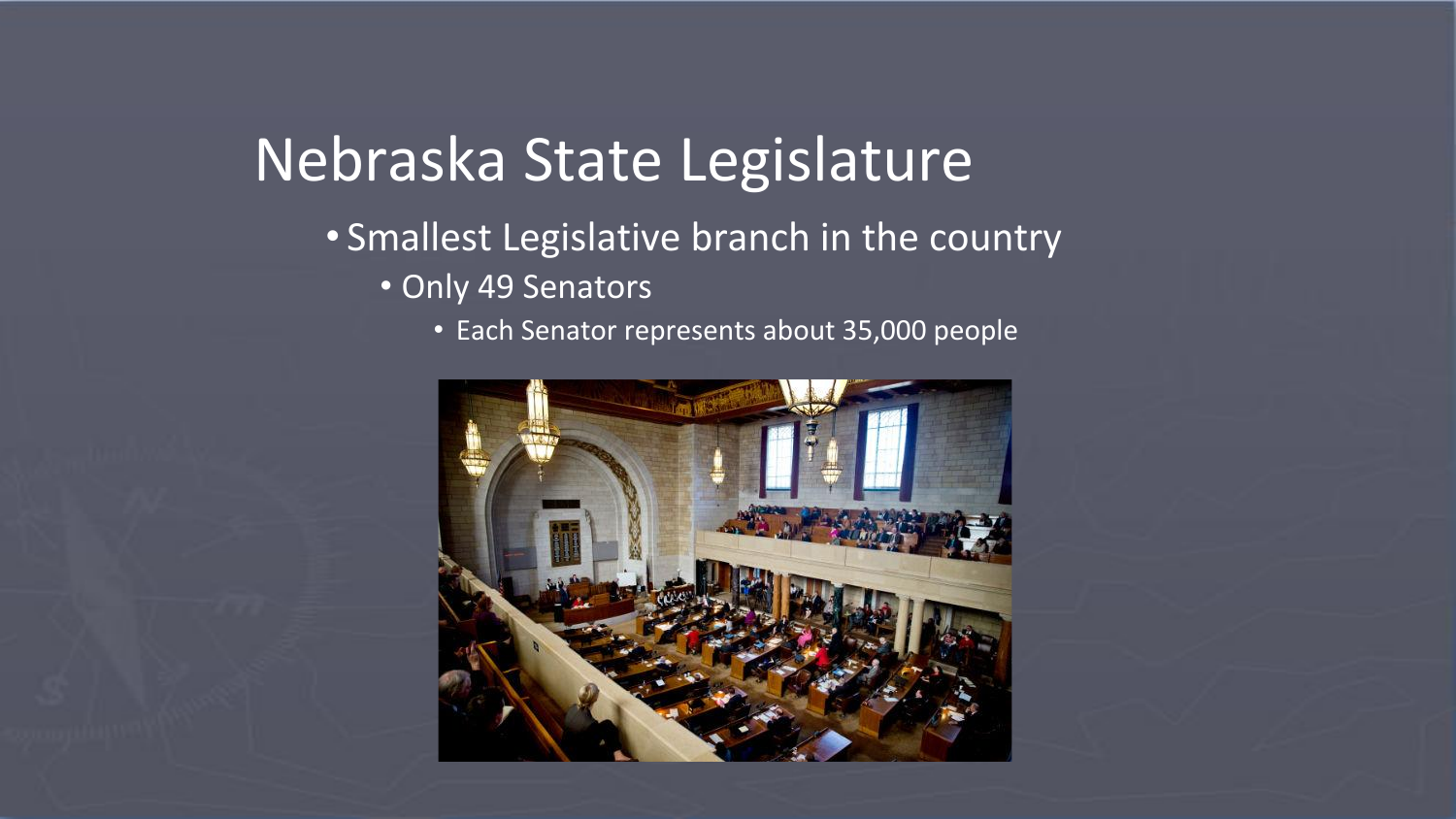#### Governor

- •Head Executive of States
- •Differences
	- Direct Democracy Recall Elections
	- Line Item Veto All but 6 have this
	- No Debt Must Balance the Budget
- Many Responsibilities
	- Supervise State Bureaucracy, Make Appointments, Military – National Guard, Legislative, Judicial Powers – Pardons, Ceremonial – Visits & Addresses

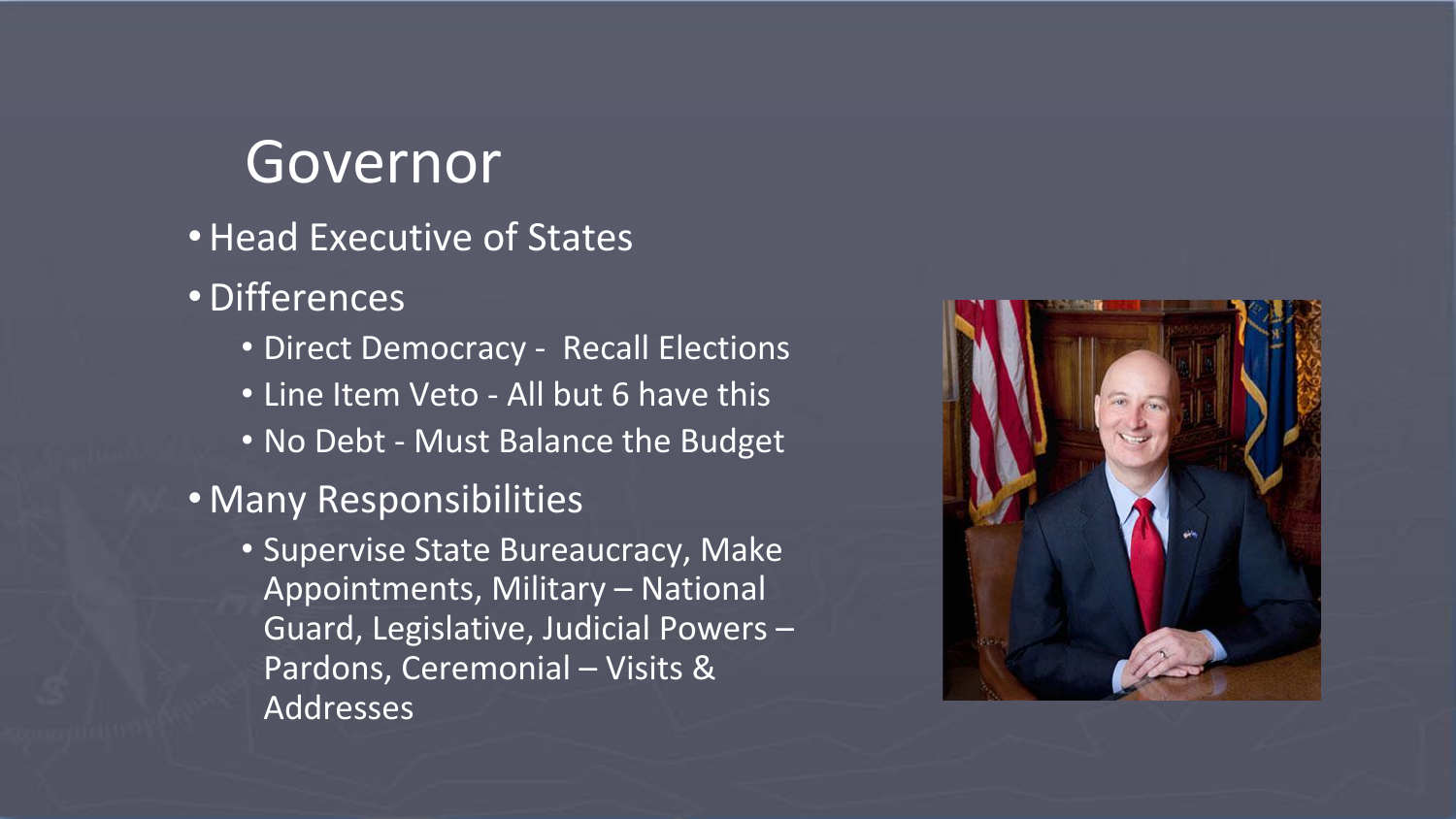#### State Officers

•Lieutenant Governor • Similar to "Vice President" •Secretary of State •State Treasurer •Attorney General

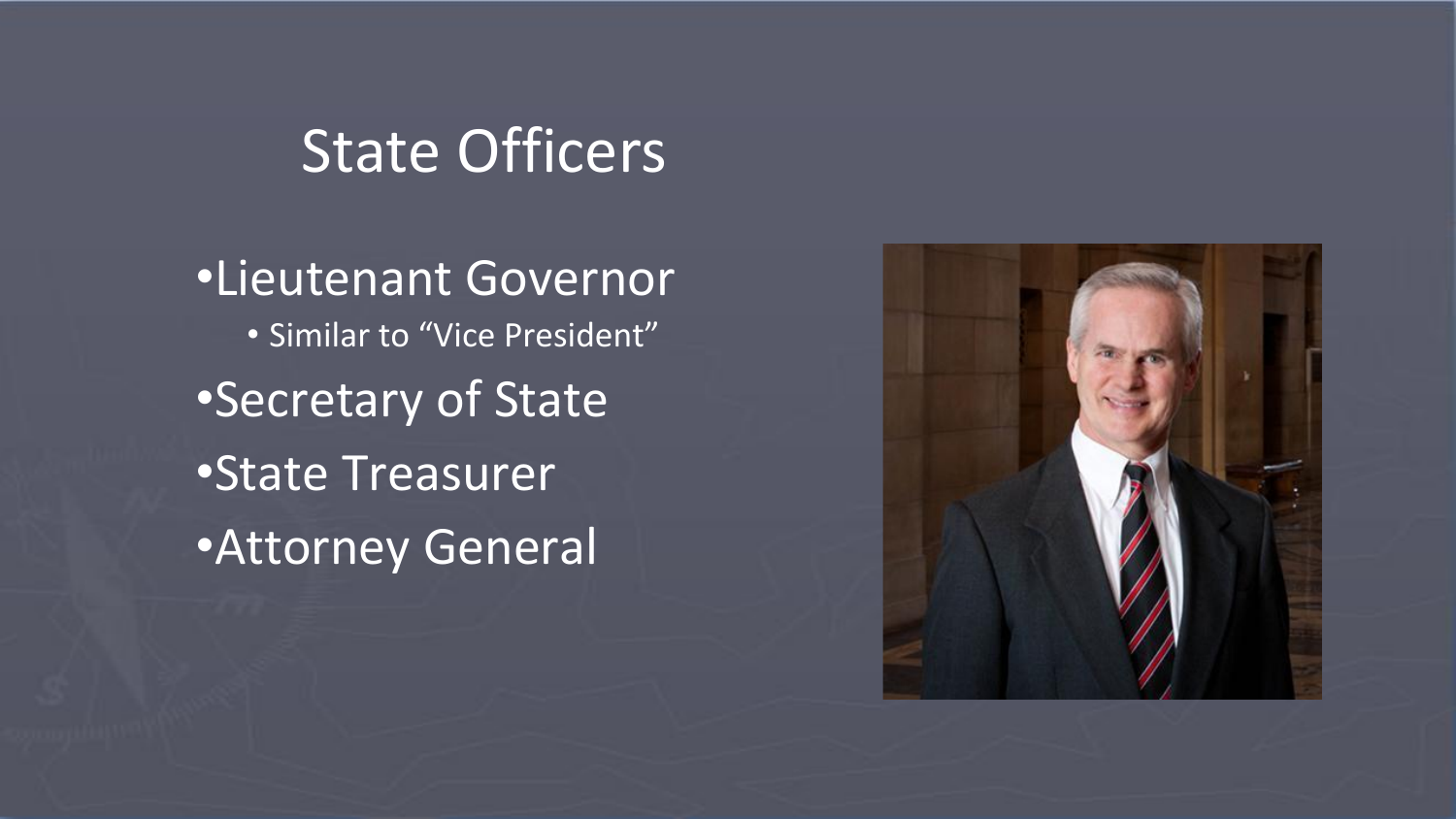#### State Courts

- •General Trial Courts and District **Courts** 
	- Handle Civil and Criminal Law
- Municipal Courts
	- Handle City & County Ordinances
- •Juvenile Courts
	- Handle cases involving minors
- •Appellate Courts
- State Supreme Court
	- Handle issues with state's constitution

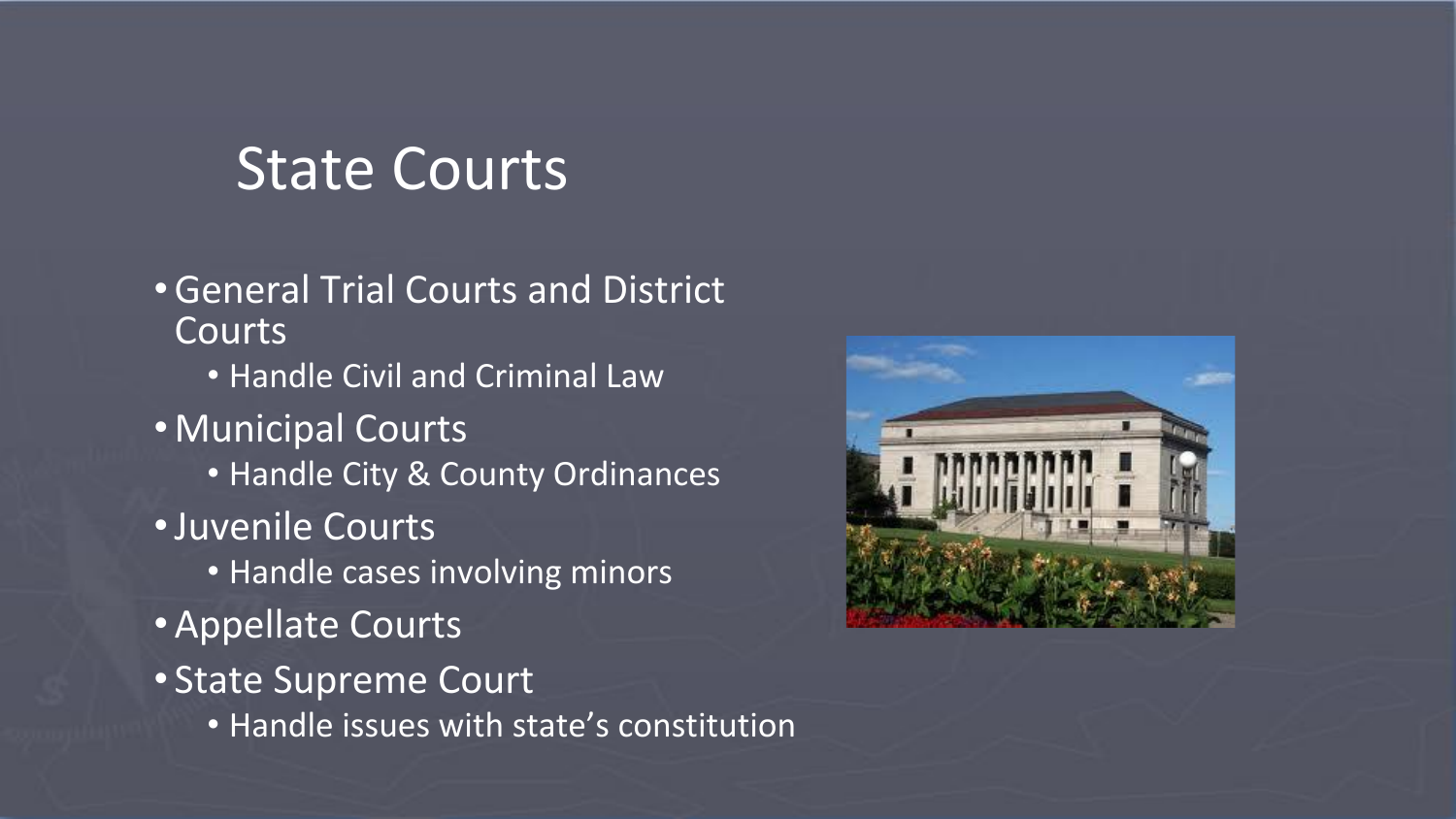#### County Government

- Major unit of government below the state
- Structure of counties:
	- Governing Board
	- Elected Officials (Ex. Sheriff)
	- Various Committees & **Bureaucracy**

#### • County Board Responsibilities:

- Levy Taxes
- Appropriate Funds
- Incur Limited Debts
- Corrections
- Road Management
- Welfare Programs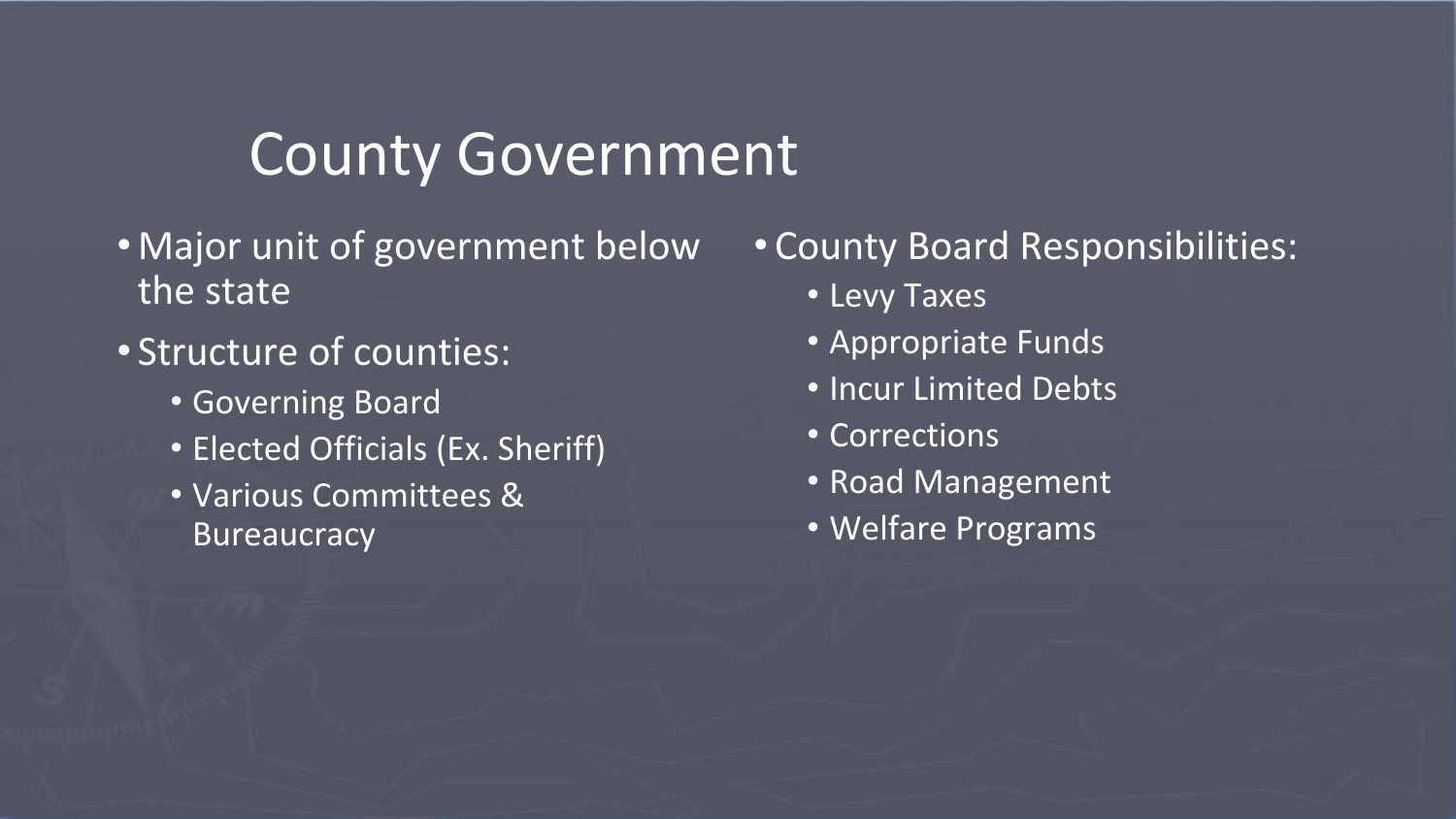#### Township Government

- Subdivision of county
	- Usually Rural
- Structure
	- **Similar to county but smaller**
- Function
	- Handles roads, parks, zoning, services to people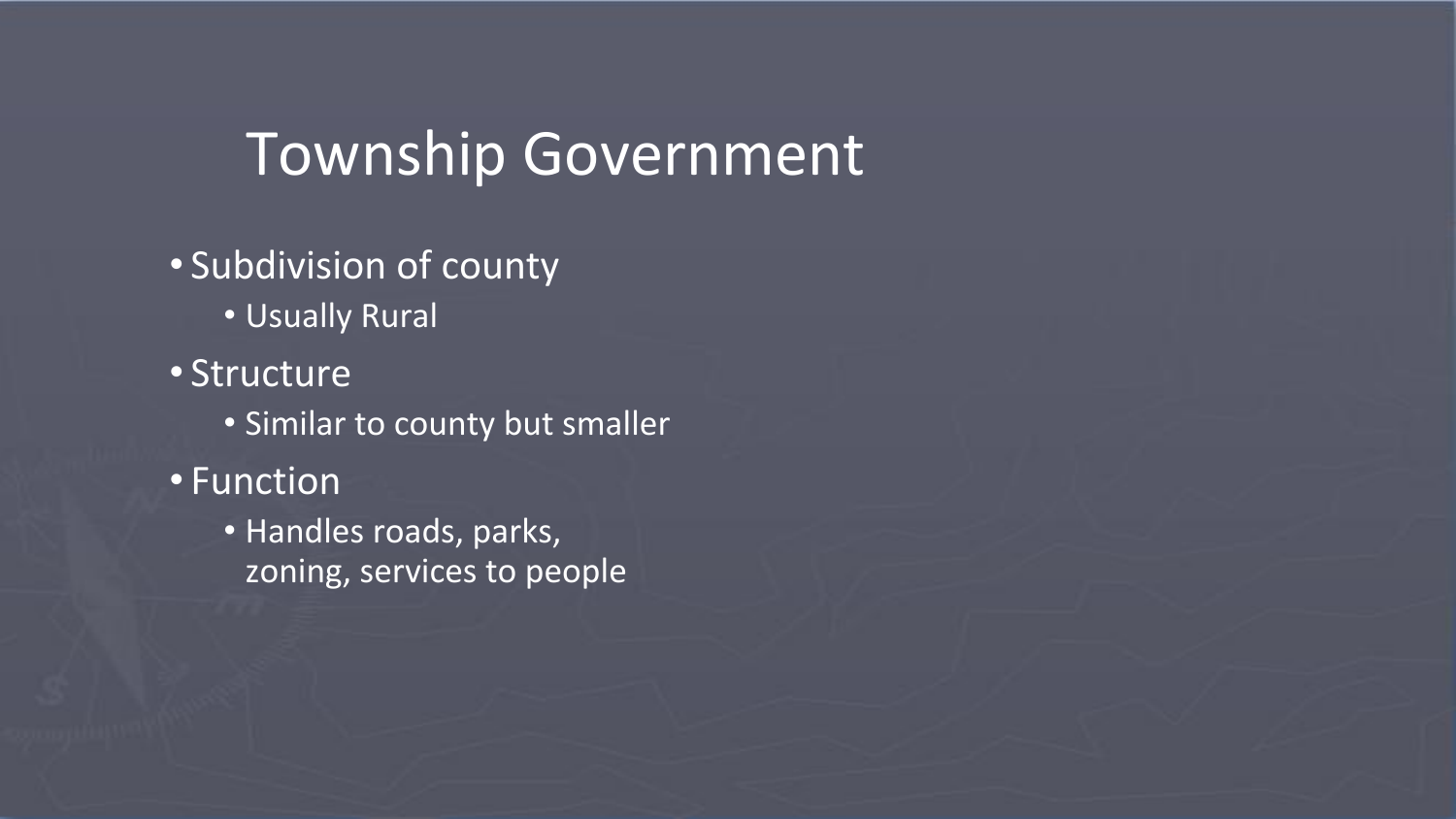#### Special Districts

•Independent units created to perform one job at the local level

- Can cross county or city lines
- Examples:
	- School District
	- Water District

#### **LEARNING COMMUNITY DISTRICTS**

The Learning Community of Douglas and Sarpy Counties is a cooperative of 11 school districts created by the Nebraska Legislature to enhance the education of disadvantaged kids in the metro area. Governed by a council of 18 voting members, the government entity redistributes property tax dollars between districts to target disadvantaged students. It also administers a socioeconomic diversity plan and levies a property tax to provide programs and services to enhance education in high-poverty areas. The Learning Community began operation in January 2009.

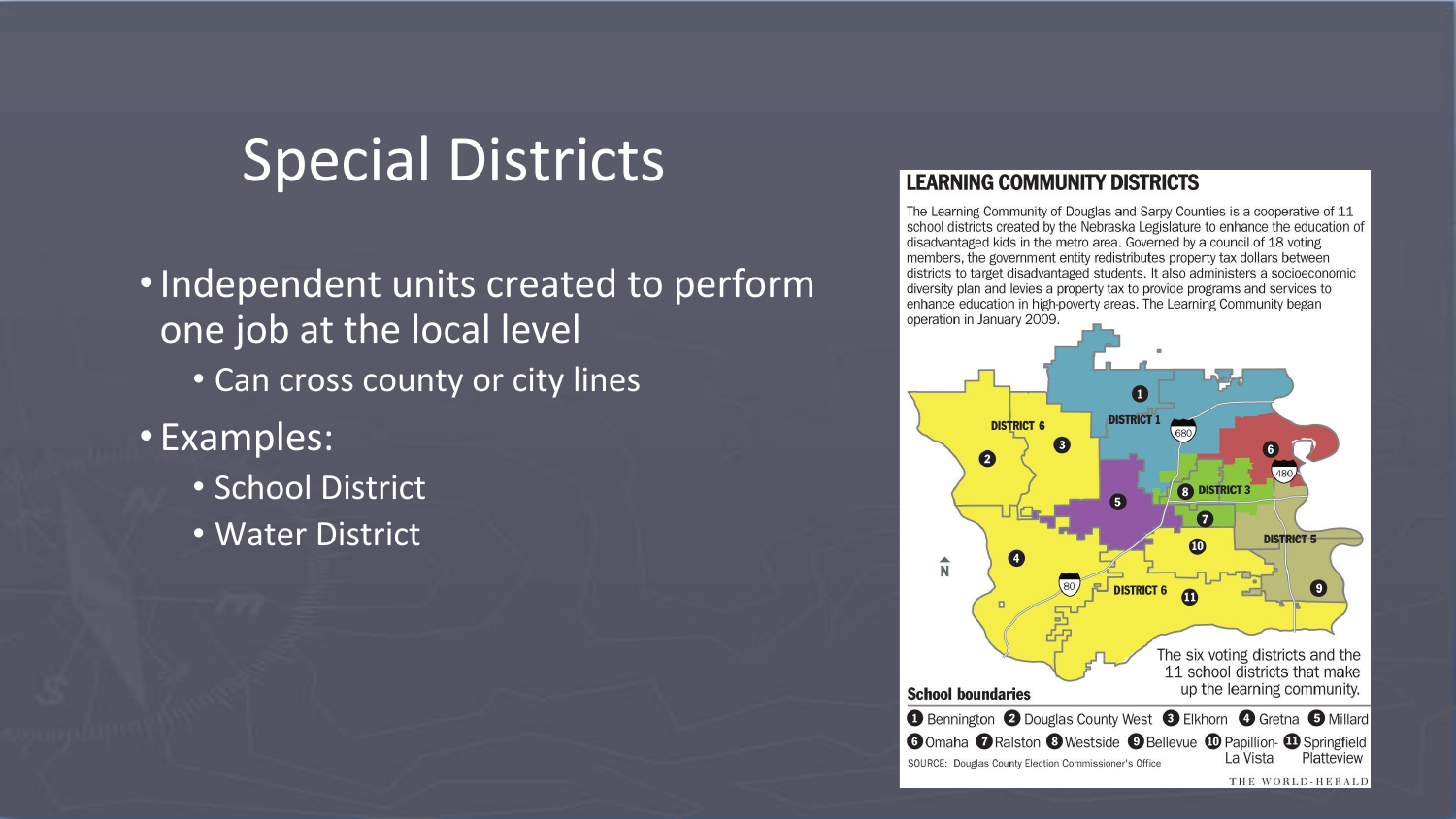### City Government

- Can have a strong mayor or weak mayor
	- Bigger cities prefer strong mayor with more power
- Provide Services
	- Police/Fire Protection
	- Street Maintenance
	- Sewer and Water
	- Parks and Recreation
	- Can own businesses

• Employ Millions throughout U.S.